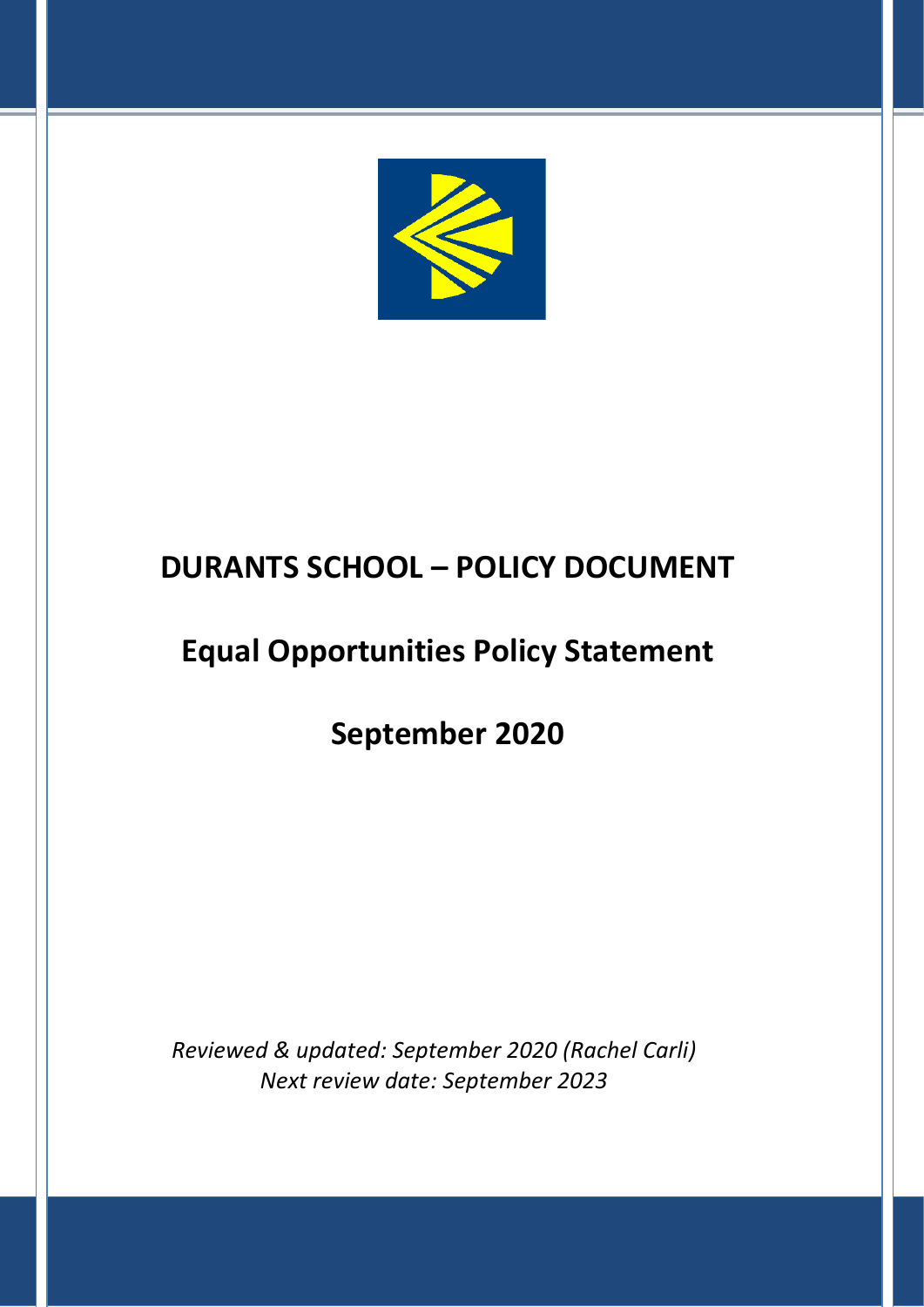## **Equal Opportunities**

## **INTRODUCTION**

This policy has been written by and agreed by staff and Governors of the School, in consultation with the LEA advisor on Equal Opportunities and takes into account the Equality Act 2010.

The Policy is for use by pupils, parents, staff and Governors of the School and it will be made available to visitors and students.

Its main aim is to help develop fairer opportunities and equal services regardless of gender, age, race, disability, sexual orientation, religion or belief. We aim to help develop positive gender, racial, cultural, class and individual identities of all people within the school.

Within the School equality of opportunity is seen as:

- 1. All pupils having access to a quality education, appropriate to their needs. In order to make access to the whole curriculum a reality for all pupils, the School aims to foster a climate in which equality of opportunity is supported by a policy to which the whole School subscribes and in which positive attitudes to gender equality, cultural diversity and special needs of all kinds are actively promoted.
- 2. Giving the opportunities that will enable pupils, families and staff to see themselves as part of a larger society and to identify, empathise with and relate to individuals from other groups. (i.e. integration, outreach and parent support groups)
- 3. Respecting and appreciating the diverse ways others live.
- 4. Encouraging openness and interest in others and a willingness to include others.
- 5. The opportunity to conduct life free from harassment on any grounds.

The principle of equal opportunity is given prominence in the School's Vision Statement which is supported by the School's Values and Principles (see School Plan).

## **"1. EVERYONE EQUAL"**

(Vision Statement, Durants School)

## **PRINCIPLES**

- That all staff work to provide an environment that is seen to value all people as equal.
- That pupils are taught that everyone should be recognised and should be treated as having equal value.
- That staff and parents are encouraged to hold high expectations of all pupils' achievements and ensure that each pupil's individual learning and special needs are met.
- That all parents have access to support and advice that is given in relation to their needs. This may include access to home visits, a translation and interpretation service for meetings and information, alternative forms of communication other than written, information on medical matters etc.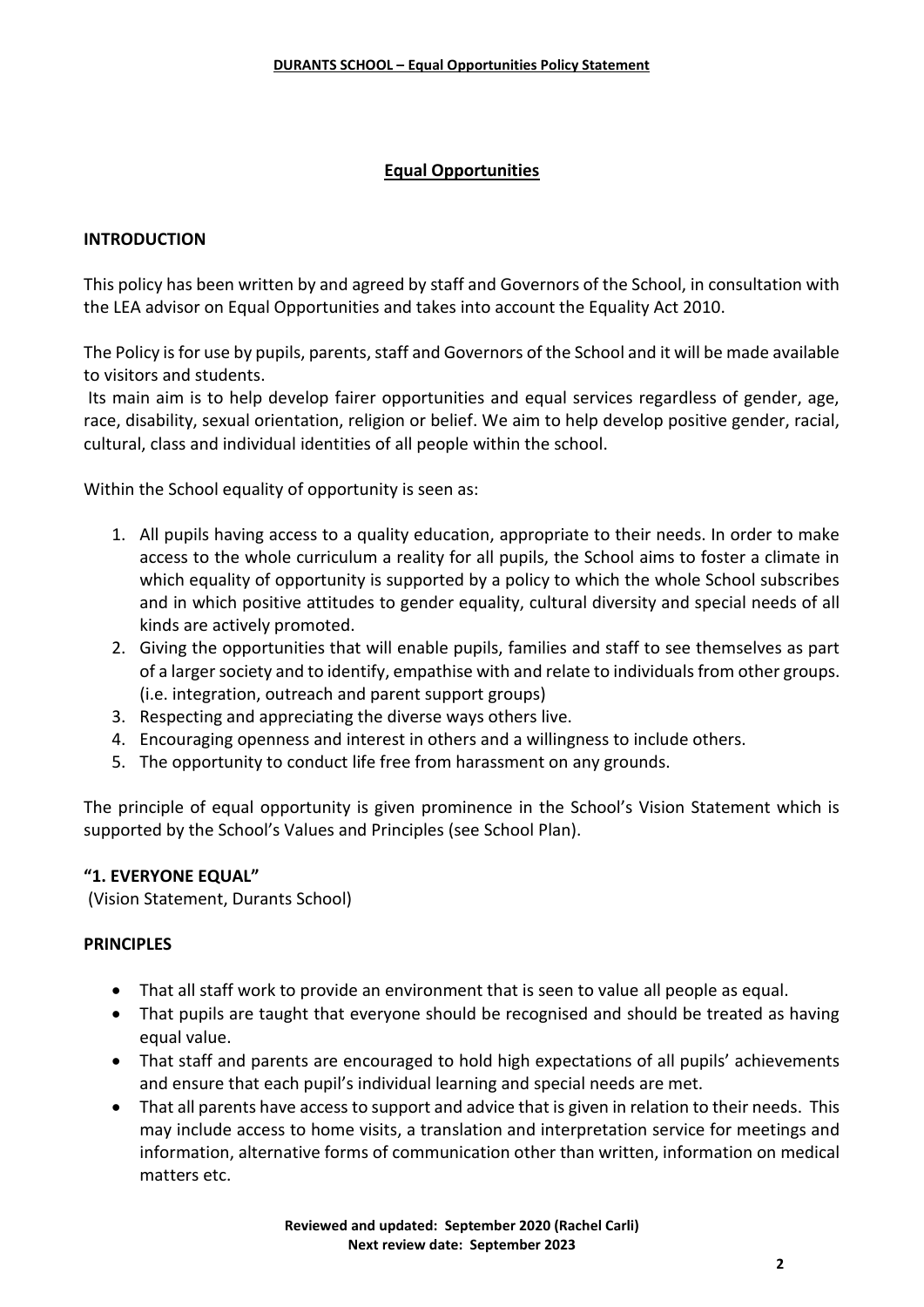- That parents are equally valued for the contribution they can make to their child's education. This includes involvement in such things as starting School meetings, annual reviews, setting IEP objectives etc.
- That the curriculum aims to meet the needs of all pupils regardless of physical, sensory, medical, intellectual, emotional, behavioural difficulties, gender, age, sexual orientation, social and cultural backgrounds, religion/ belief or ethnic origins.
- That the curriculum both planned and hidden reflects the fact that Britain is a society which is multi-racial, multi-lingual and culturally diverse.
- That resources, classroom and School displays reflect in a positive manner the diverse nature of the pupils and their families;
- That all staff are respected as important and recognised as having a role to play in the education of the pupils.
- That the School adopts and works with the borough policy "Equal Opportunities in Employment – A Policy Statement". If any member of staff needs advice or feels they have been treated unfairly, they should seek advice from their line manager or the Headteacher.

# **MONITORING**

It is the responsibility of all staff to monitor equal opportunities issues but in particular the following people have specific responsibilities:

- Equal opportunities of access to curriculum facilities will be monitored through the timetables by the Deputy Headteacher.
- Class teachers and curriculum co-ordinators have a responsibility to monitor individual pupil's access to facilities, the curriculum and resources.
- Curriculum co-ordinators will monitor the Schemes of work and resources.
- Harassment will be monitored on the Violence and Abuse Report Form (VA1) by the Headteacher.
- The Headteacher will have overall responsibility of monitoring the environment and ethos of the School.

# **PROCEDURES**

- It is the responsibility of all staff and Governors to ensure that this policy is implemented.
- Data on gender and family origin of pupils will be collected sensitively and actively used to inform the processes of curriculum planning and review, so that past experiences are considered in this curriculum planning.
- It must be ensured that all pupils have access to an education that is appropriate to them as individuals and that pupils are treated in a way that is commensurate with their chronological age.
- Bearing in mind that pupils do not have to be doing the same thing in order to have equality of opportunity, strategies should be used to ensure that all pupils have access, where appropriate, to a choice/variety of options. As an example these options could include choices of drinks and choice of play and leisure activities.
- There is a clear and coherent approach to assessment which takes account of pupils' gender, race, age, disabilities and experiences.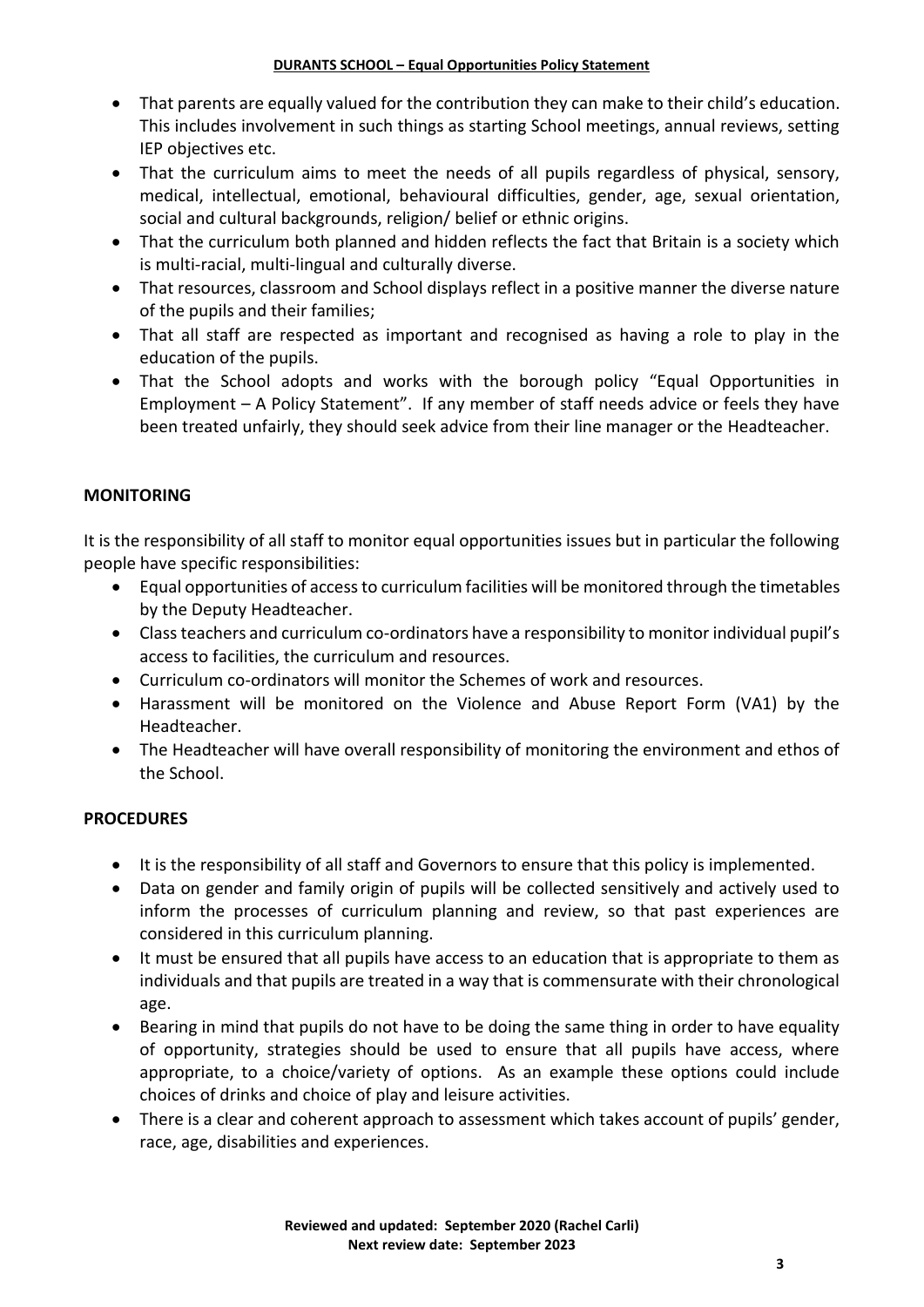- Pupils should have positive experience of equal opportunities through their perceptions of staff relationships with one another and their own experience of how they are treated by staff.
- Departments should work to ensure that class and curriculum groupings promote equality of opportunity.
- The curriculum should in content, reflect the multi-cultural, multi racial, multi-faceted society in which we live.
- Syllabuses and schemes of work should show that multi-ethnic and gender issues are treated in a coherent and comprehensive way.
- A wide variety of teaching methods should be used which are appropriate to the needs of all pupils.
- Teaching materials should be evaluated to check that they do not depict any person in a stereotyped or discriminatory way. Where evaluation shows materials to be inappropriate plan for its replacement or adaptation will be established. Adequate funding should be made available to follow this.
- That rewards are metered out fully, acknowledging the achievements of every pupil.
- Food served in the School should reflect the needs and tastes of all ethnic groups.
- Long term signs and notices should have community language translations, especially new signs.

# **GOOD PRACTICE**

- Equal opportunities issues for pupils, parents and staff, must be considered in all School planning and reflected in all curriculum and School policies.
- Governors are clear about their duties and responsibilities in the area of equal opportunities.
- Monitoring of curriculum provision will be made regularly to ensure equal opportunities issues are being met.
- Any concerns will be documented and reported to the Headteacher as soon as possible.

# **Equal Opportunities Guidelines Durants Schools**

# **Part One: Guidelines**

# **The legal requirements**

The main reason for adopting an equal opportunities policy is to identify, prevent and redress unfair discrimination against disadvantaged groups. The equal opportunities policy will assist the governing body to address legal, managerial and social issues from the basis of a statement of commitment to equality supported by a more detailed policy and procedures for implementation.

The legal responsibilities of governors with respect to promoting equal opportunities are set out in further detail in Section 12 of the DfES Publication *A Guide to the Law for School Governors*. Governors are strongly advised to familiarise themselves with this guide.

## *The Equality Act 2010*

The general thrust of *The Equality Act 2010* is to make many activities illegal unless they fall within one or more of the statutory exceptions. Unlawful discrimination or 'prohibited conduct' under *The Equality Act*  extends to discrimination on the grounds of age, disability, gender reassignment, marriage and civil partnership, race, religion or belief, sex and sexual orientation. There is, however, very often a distinction to be made between what a provider of education does as an employer of staff and what that same provider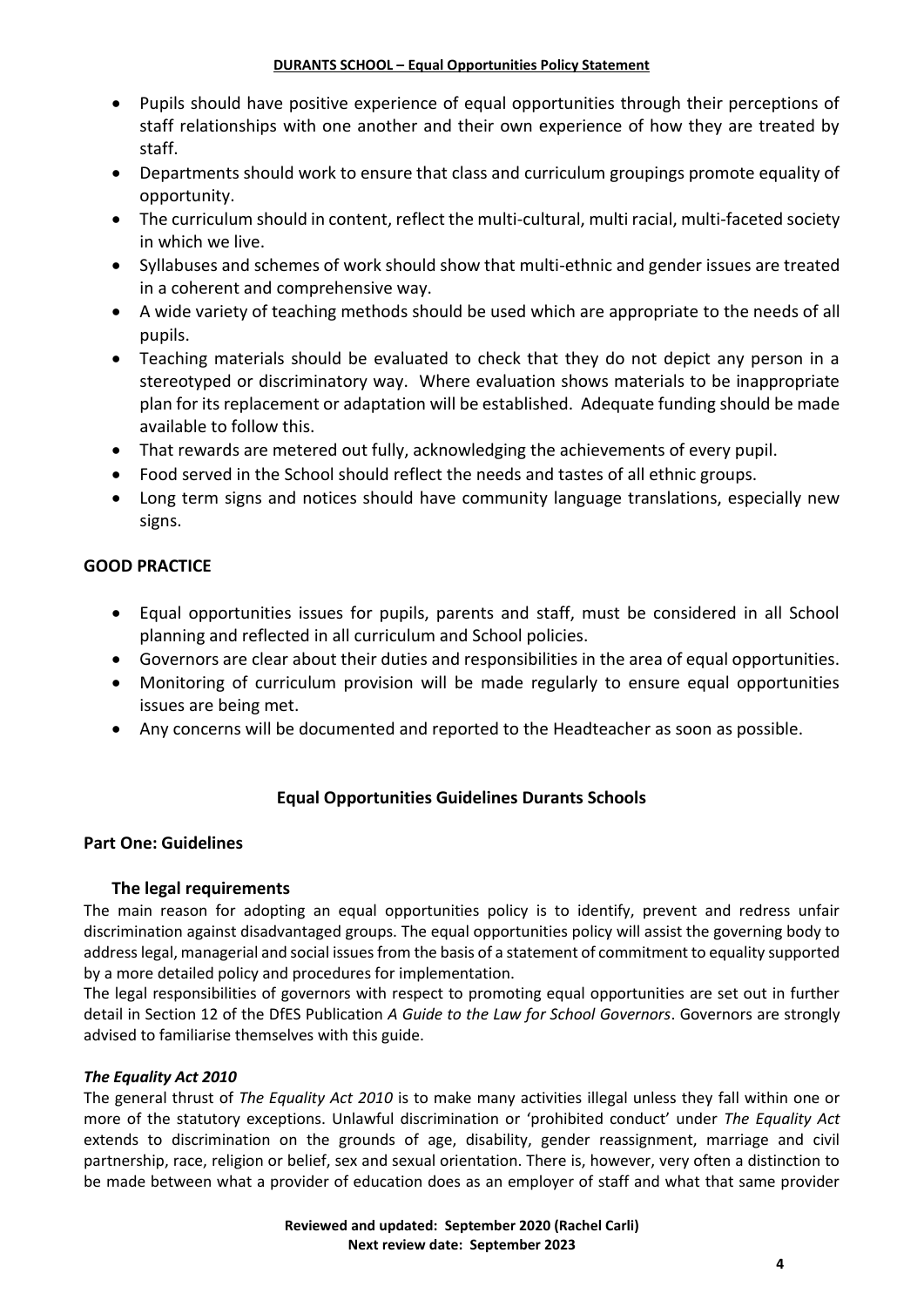does in relation to its pupils and students. The *Law of Education* concentrates on pupils and students in an educational environment rather than detailed information on discrimination in staff and employment. This needs to be covered under policies as they relate to employment; some reference is made to this in the latter part of these guidelines.

## **Discrimination**

Discrimination under *The Equality Act 2010* can be direct or indirect and the Act also prohibits harassment and victimisation. But the ways in which discrimination, harassment and victimisation might become illegal depend quite often on the type of protected characteristic involved and on the exceptions elsewhere in the Act. The key sections are relevant to schools, as defined under the Education Act 1996, not to early years' settings which are not maintained nursery schools. It should also be noted that victimising a pupil by reason of protected characteristics amongst their parents or siblings is also generally unlawful. The governing body of a school must not discriminate against:

- a child applying to be admitted to the school;
- existing pupils;
- job applicants;
- existing members of staff;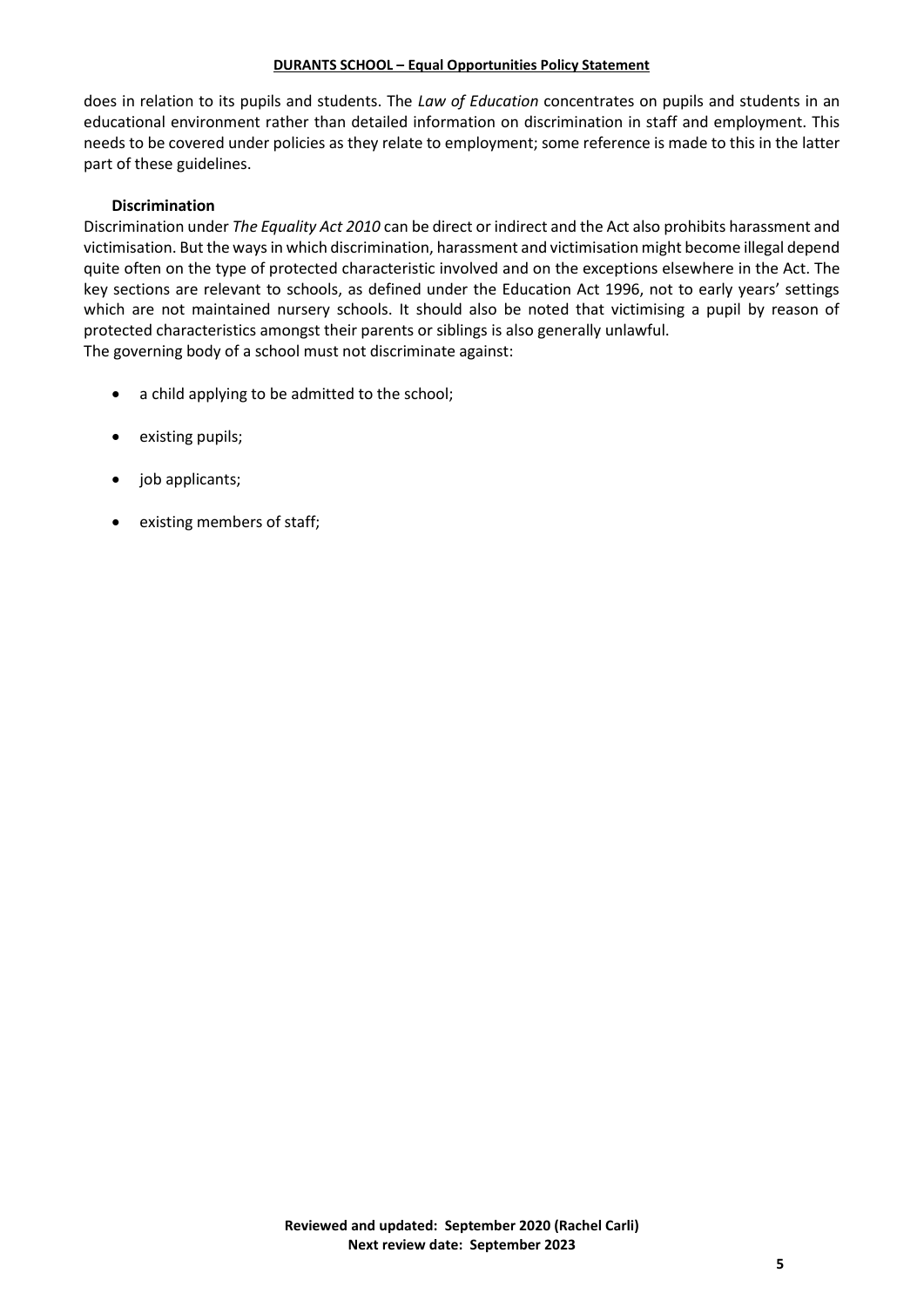on the grounds of their protected characteristic (e.g. sex, race, colour, nationality, ethnic or national origins, disability, religion or belief, sexual orientation or marital status). *The Equality Act 2010* combines the various strands:

## *Sex discrimination*

Under *The Equality Act 2010*, direct sex discrimination is where A treats B less favourably than A treats others, or would treat others, if the reason for the less-favourable treatment is B's sex or because B is breast-feeding. Women are, however, entitled to special treatment in connection with pregnancy, maternity or breastfeeding. Sex discrimination is generally unlawful in schools.

It covers recruitment policies, dismissals and redundancies, fringe benefits and other non-contractual matters and requires that women and men should be treated equally*. The Sex* 

*Discrimination Act 1986* removes differential compulsory retirement ages for women and men.

## *Gender reassignment discrimination*

*The Equality 2010 Act* reminds us that gender reassignment is a process and not an event. Discrimination in connection with the provision of education on grounds of past, present or proposed gender reassignment is generally unlawful.

## *Sexual orientation discrimination*

Discrimination in connection with the provision of education on grounds of sexual orientation is generally unlawful under the provisions of *The Equality Act 2010*.

## *Race discrimination*

Race as defined in *The Equality Act 2010* includes colour, nationality and ethnic or national origins. Race is essentially a group characteristic, but one racial group can be part of a larger racial group. Discrimination in connection with provision of education on grounds of race is generally unlawful under the Act.

## Note: *Race Relations Act 1976*

The Act makes it illegal to discriminate in recruitment, promotion, training and transfer, terms and conditions of employment or dismissal on grounds of colour, race, nationality or ethnic or national origins. Discrimination may be direct or indirect (see below). Where persons of a particular racial group are under-represented, either generally or in a section of the workforce, the Act enables employers to advertise vacancies in such a way as to encourage applications from persons of that racial group.

## Race equality

The amendments to the Act give schools a statutory general duty to promote race equality and eliminate unlawful racial discrimination. All schools are required to have a written race equality policy in place.

## *Religion or belief discrimination*

Education is rife with discrimination on grounds of religion or belief and most of that discrimination is perfectly lawful. In *The Equality Act 2010*, religion means any religion and reference to religion includes a reference to a lack of religion. Similarly, belief means any religious or philosophical belief and a reference to belief includes a reference to a lack

of belief. 014 HR Equal Opportunities: Guidelines 3 November 2011 v1.1 and Model Policy Statement for **Schools**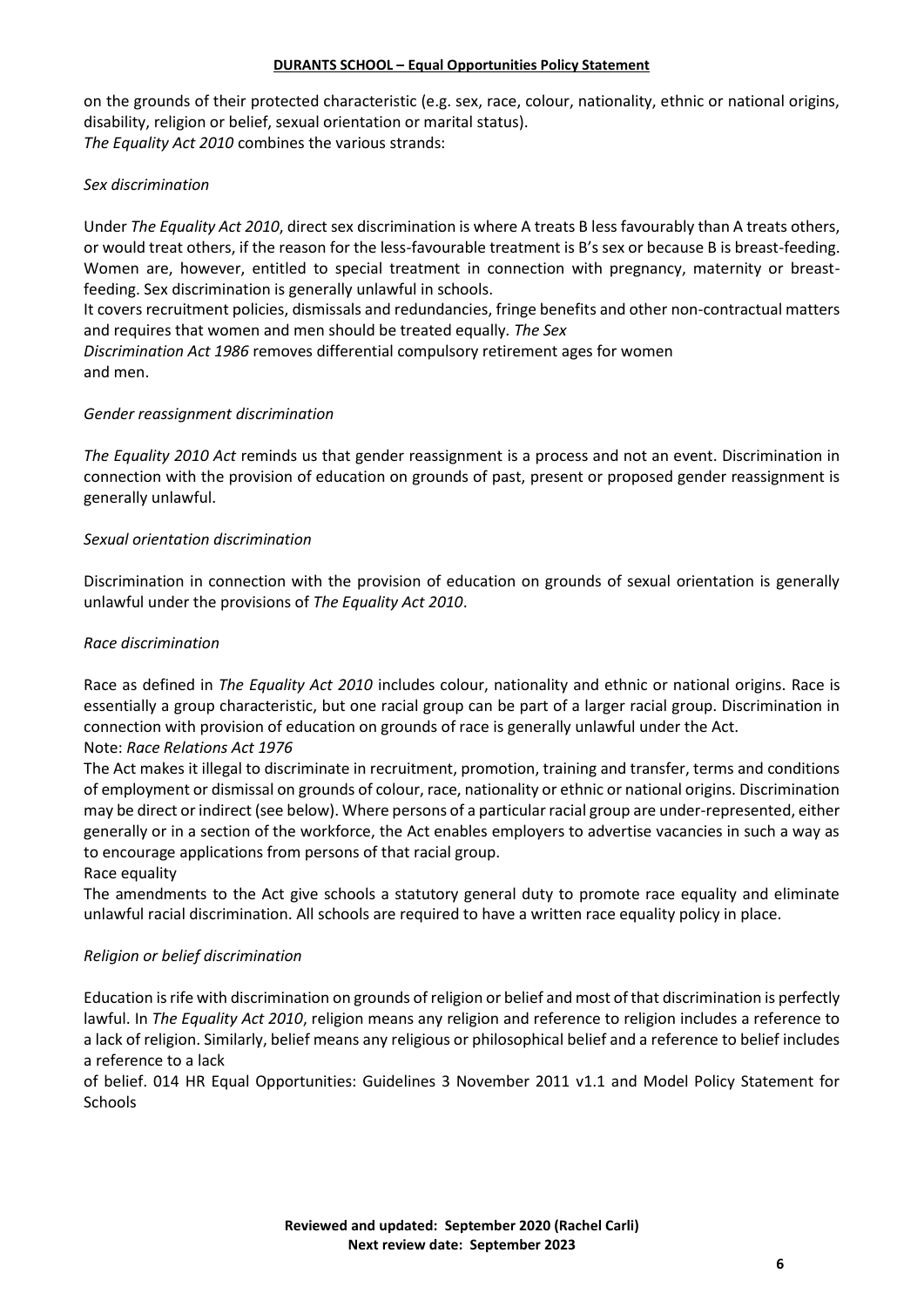The trigger sections in *The Equality Act 2010* for unlawful discrimination on grounds of religion or belief in schools are admissions and victimisation of pupils and for conduct of parents.

The most important exceptions to *The Equality Act 2010* are:

if the school has a religious character or a registered religious ethos; acts of worship and religious observances at all schools are exempted from the general prohibition of discrimination on grounds of religion or belief if the worship or observance is organised by, or for, the school, whether or not part of the curriculum.

Note: there are many important exceptions from legislation prohibiting discrimination on the grounds of religion or belief in relation to the employment of school head teachers and teaching staff.

## *Age discrimination*

Age discrimination would be a difficult area for local authorities and for all kinds of schools, which have longarranged classes and phases by chronological age more than by ability or achievement. However, age discrimination in schools and in local authority provision of schools is not restricted by *The Equality Act 2010*.

## *Marriage and civil partnership discrimination*

Discrimination relating to marriage or civil partnership is not restricted in the provision of education in schools by *The Equality Act 2010*. Note: further consideration should be given to this area as it relates to employment law.

## *Disability discrimination*

There is a general requirement in *The Equality Act 2010* to make reasonable adjustments for those with disabilities and a more specific requirement to do so in the field of education. Special educational needs are also relevant to this area of discrimination. *Accessibility for disabled pupils* 

*The Equality Act 2010* requires local authorities in England and Wales to improve their schools and to improve the ways in which disabled pupils can access their school's pupil information and their school's curriculum. There must be a written accessibility strategy after due consultation and that strategy must be implemented within a reasonable time. Inspectors at independent schools will ask to see the accessibility plans and there is a further enforcement regime under which complaints may be made and directions given. Enforcement of *The Equality Act 2010* relating to disability in schools is possible through:

- school admission appeals;
- school exclusion appeals;
- application to the First-tier Tribunal (in England) or the SEN Tribunal for Wales.

Complaints about discrimination in maintained schools and academies may be made to the Secretary of State, seeking action by use of powers concerning unreasonable exercise of functions. A school governing body must publish information in their annual report about arrangements for disabled pupils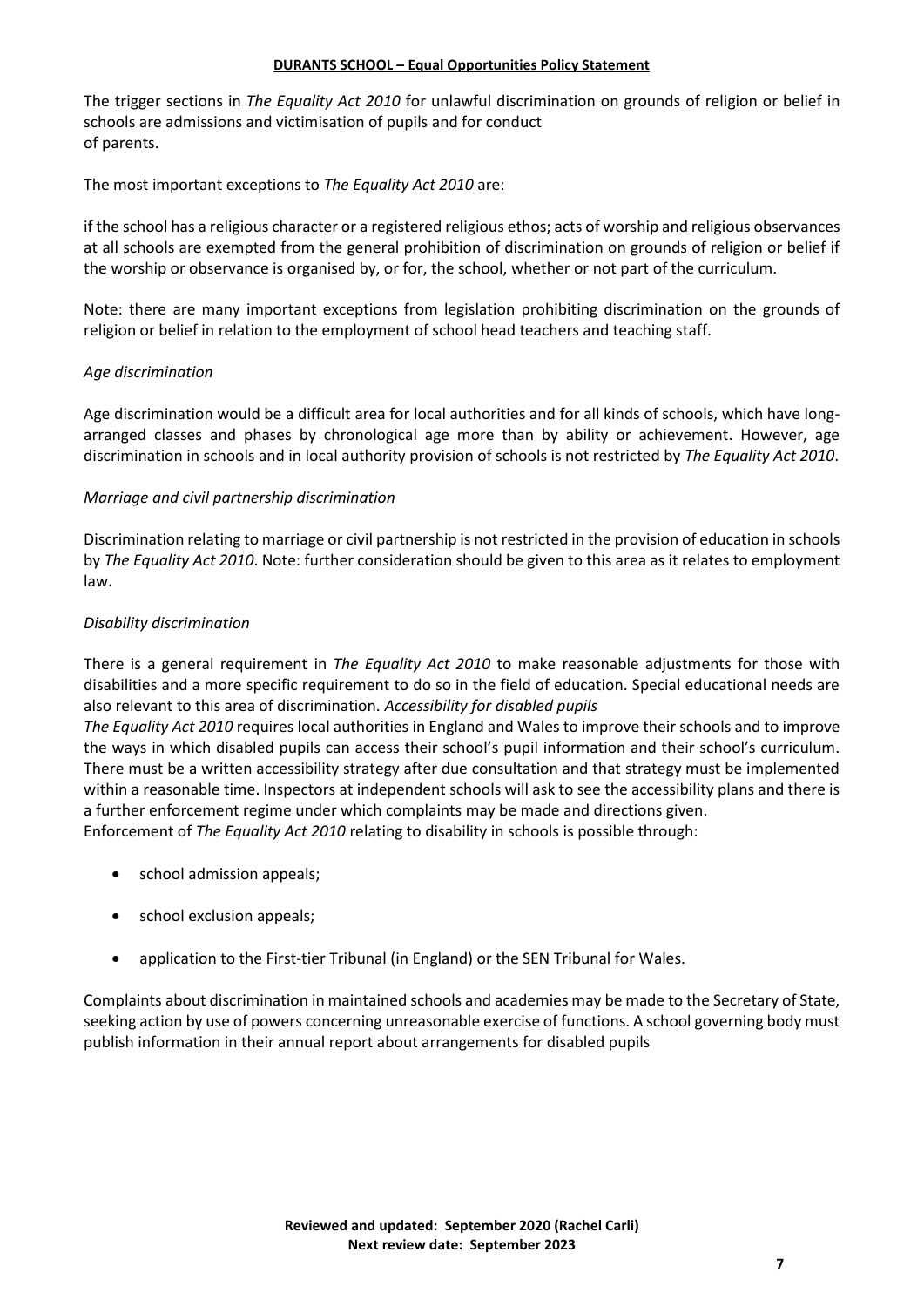#### **Employment Equality Regulations**

It unlawful to discriminate on the grounds of sexual orientation as it relates to employment or vocational training of individuals. Sexual orientation is defined as sexual orientation towards persons of the same sex and/or towards persons of the opposite sex.

*The Employment Equality (Religion or Belief) Regulations 2003* make it unlawful to discriminate on the grounds of religion or similar belief in employment and vocational training. Religion or belief is defined as meaning any religion; religious belief or similar philosophical belief.

The legislation gives protection against direct and indirect discrimination, harassment and victimisation and applies throughout the employment relationship, including recruitment and dismissal.

#### **Direct and indirect discrimination**

Direct discrimination is always unlawful (with the exception of genuine occupational requirements – see below). Direct discrimination occurs when a person is treated less favourably than others in the same circumstances because of their sex, sexual orientation, religion or belief, or on racial grounds.

Indirect discrimination can occur when a condition or requirement is applied equally but is such that the proportion of members of one sex, racial group etc who can meet it is considerably smaller than the proportion of members of the other sex or other racial groups. Indirect discrimination is unlawful unless the person imposing the condition can show that it is justified, irrespective of the sex or race of the person to whom it is applied.

#### **Genuine occupational requirement**

Discrimination is permitted in cases where a person's sex, race, religion or sexual orientation is a genuine occupational requirement for the job. Examples from the sex discrimination legislation are where a job had to be held by a man and not a woman or vice versa to preserve decency or privacy, such as where the job involved visiting changing rooms while they are in use. Further exemptions relate to single sex sport. In race discrimination law, provision of childcare or similar service promoting a particular racial group's welfare may be more effectively provided by someone of that race. It may then be permissible to specify that race as a genuine occupational requirement.

#### **Equal pay**

*The Equal Pay Act 1970* requires that women are paid the same as men if they are employed to do the same work or work that is of equal value. Governing bodies should ensure that this requirement is complied with when making decisions about pay. The Equal Opportunities Commission has issued a code of practice on equal pay in order to provide practical guidance on how to ensure pay is determined without sex discrimination.

#### **Part-time workers**

*The Part-time Workers (Prevention of Less Favourable Treatment) Regulations 2000* give the right to part-time workers not to be discriminated against in comparison with comparable full-time workers, unless the employer has objective justification. Where appropriate the principle of 'pro rata' treatment should apply. An example of less favourable treatment would be the automatic selection of part-timers first in a redundancy selection exercise. The school would almost certainly find it impossible to justify this. 014 HR Equal Opportunities: Guidelines 5 November 2011 v1.1 and Model Policy Statement for Schools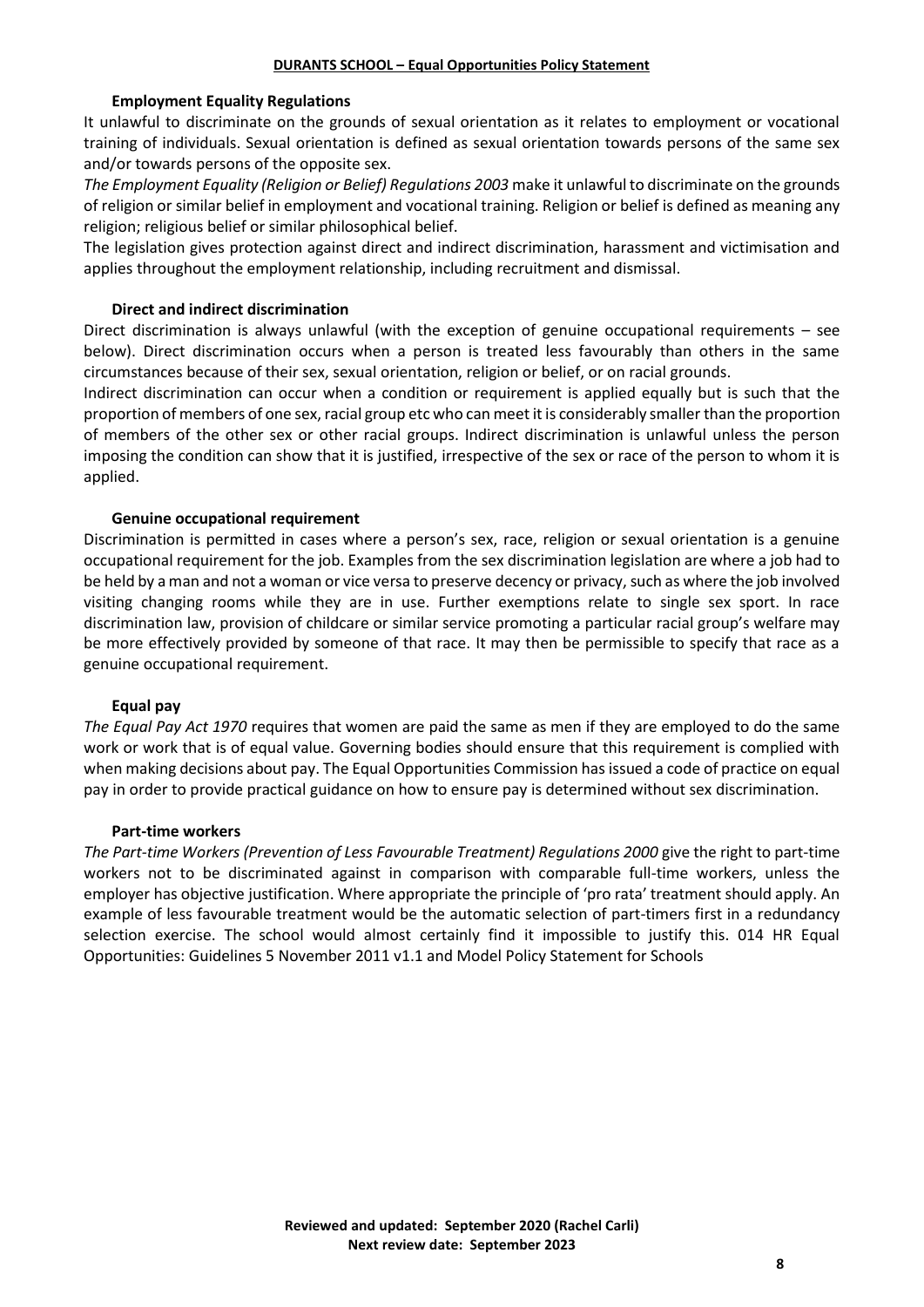These regulations apply both to women and men part-time workers. Additionally, as the large majority of parttime workers are women, detrimental treatment of part-timers is also likely to be indirect sex discrimination.

## **Complaints**

In relation to complaints in the employment context, the local authority or the governing body (whichever is treated as the employer for the purposes of the Acts) may be legally responsible for the discriminatory acts against employees or applicants for jobs – including acts carried out by the head teacher or other members of staff. Such cases can be taken to an employment tribunal.

Discrimination complaints involving issues such as the admission of, or equal opportunities for, pupils can be considered by the Secretary of State or by a county court.

## **Disability discrimination**

Under *The Disability Discrimination Act 1995 (DDA)*, employers, including local authorities and governing bodies, must not discriminate against disabled people applying for jobs, or against existing disabled staff. For these purposes, a person has a disability if they have a physical or mental impairment which had a substantial and long-term adverse effect on their ability to carry out normal day-to-day activities. The definition is wide. It is unlawful discrimination for an employer to treat a person less favourably than others for a reason relating to disability unless the treatment can be justified by the employer.

The *1995 Act* imposes a duty on employers to make reasonable adjustments if the premises or employment arrangements substantially disadvantage a disabled person compared with a non-disabled person. Examples might be installation of a ramp for an employee who uses a wheelchair, having staff notices in large print etc. Whether or not a particular adjustment is reasonable depends on a number of factors such as cost, practicability and effectiveness. Failure to discharge this duty will constitute discrimination unless the employer can justify their action.

Complaints about disability discrimination can be heard by an employment tribunal (if related to an employment matter) or a county court (if they concern supply of goods, facilities or services).

## *The Rehabilitation of Offenders Act 1974*

This Act provides that if a convicted person completes a specified period without being convicted of further offences then the conviction can be held to be 'spent'. Accordingly these sentences do not have to be revealed and should not be used as a means of excluding people from employment or promotion. The important feature of this legislation is that certain occupations are not within the scope of this Act, for example, a job which involved substantial access to children under 18 years of age. In the cases of these 'exempt employments', all convictions whether spent or not can be taken into account. The Criminal Records Bureau handles disclosures of this data prior to appointment being made.

## **Discrimination, victimisation and harassment**

See Appendix A for further information and definitions of discrimination, victimisation and harassment. Complaints relating to these matters must be dealt with promptly and investigated using the appropriate procedure, e.g. disciplinary procedure, anti-harassment policy and procedure. 014 HR Equal Opportunities: Guidelines 6 November 2011 v1.1 and Model Policy Statement for Schools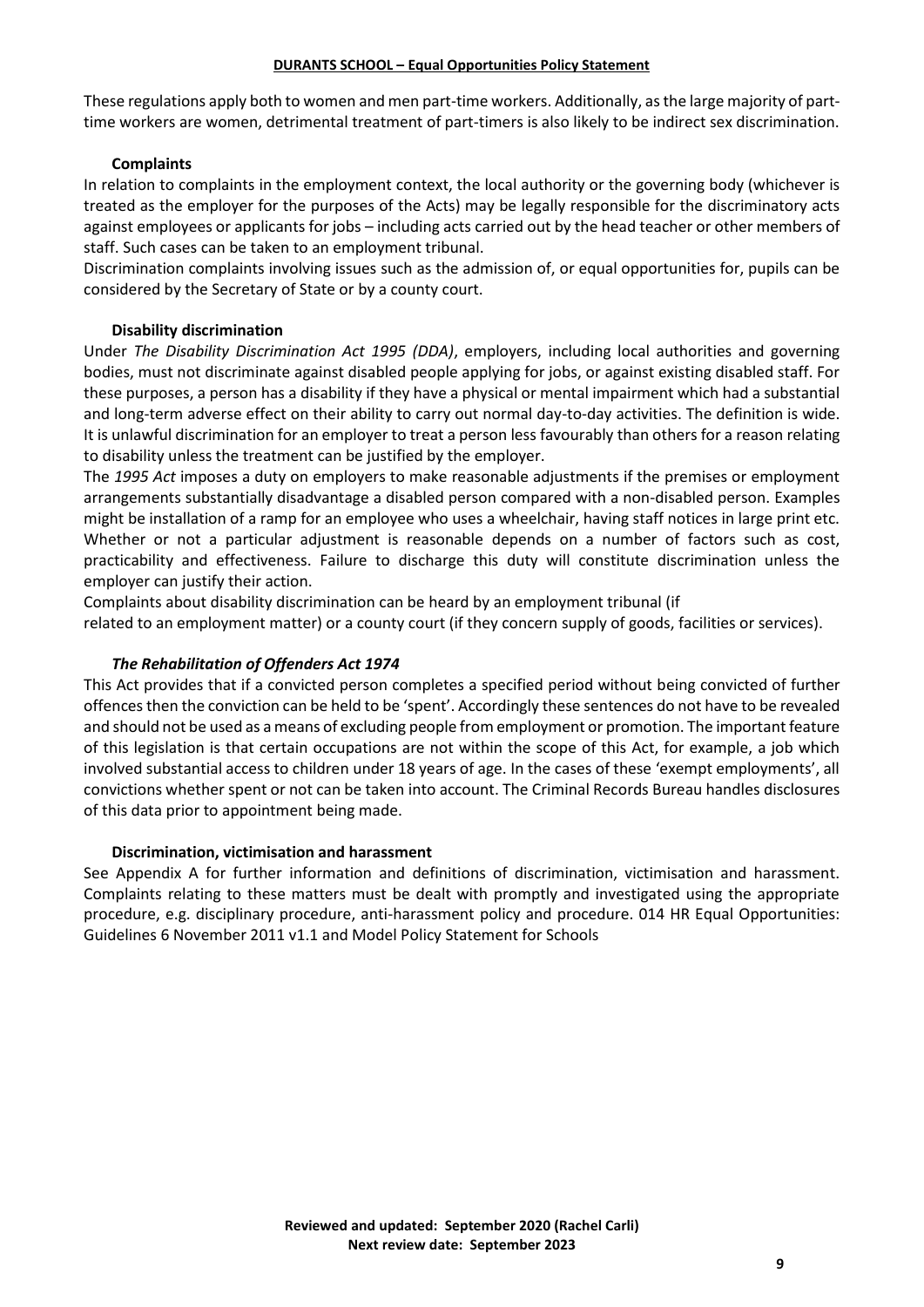## **Who is the employer and who is responsible?**

Where the school is a community school the local education authority is the employer of all staff. However, while the governing body of a school have a delegated budget, they have powers over the appointment, suspension, discipline and dismissal of staff, even if the local authority are technically the employer of the school staff.

Accordingly, where complaints are made about sex, race or disability discrimination concerning the exercise of these powers, it will normally be the governing body who are treated as the employer.

It follows that the governing body of a school with a delegated budget will generally be the respondent in employment tribunal discrimination cases brought by members of staff (or job applicants), although any award of compensation or costs made by a tribunal would usually have to be paid by the local authority where they are the actual employer of the school staff and where appropriate advice had been taken, e.g. from human resources advisors. Governors should be aware that compensation payments in sex and race discrimination cases are potentially unlimited and also that tribunals have the power to require individuals, as well as employers, to pay compensation.

## **Part Two: Durants policy**

## **Equal Opportunities Statement of Commitment**

The governing body and school is committed to a policy of equality and aims to ensure that no employee, job applicant, pupil or other member of the school community is treated less favourably on grounds of sex, race, colour, ethnic or national origin, marital status, age, sexual orientation, disability or religious belief.

Any behaviour, comments or attitudes that undermine or threaten an individual's self esteem on these grounds will not be tolerated. We aim to provide equal access to high quality educational opportunities and to ensure that everyone feels that they are a valued member of the school community. We seek to provide a safe and happy environment where all can flourish and where cultural diversity is celebrated.

We aim to empower our pupils to make informed choices so that they are better prepared for the opportunities, responsibilities and experiences of life within their community. Equality of opportunity cannot be realised without the involvement and commitment of all members of

the school community and a common understanding of the pivotal role of equal opportunities in the context of the school's ethos and values, in particular, the recognition that the role of all staff is crucial in the delivery of the objectives of the policy.

All members of the school community are responsible for promoting the school's equal opportunities policy and are obliged to respect and act in accordance with the policy.

#### **Aims and objectives**

The governing body and school, through its adopted Equal Opportunities Policy, aims to:

- carry out its legal duty in complying with the relevant legislation (*including The Sex Discrimination Act, Race Relations Act, Disability Discrimination Act and Employment Equality Regulations*);
- reinforce the school's position as a provider of high quality education and as a good employer providing development opportunities;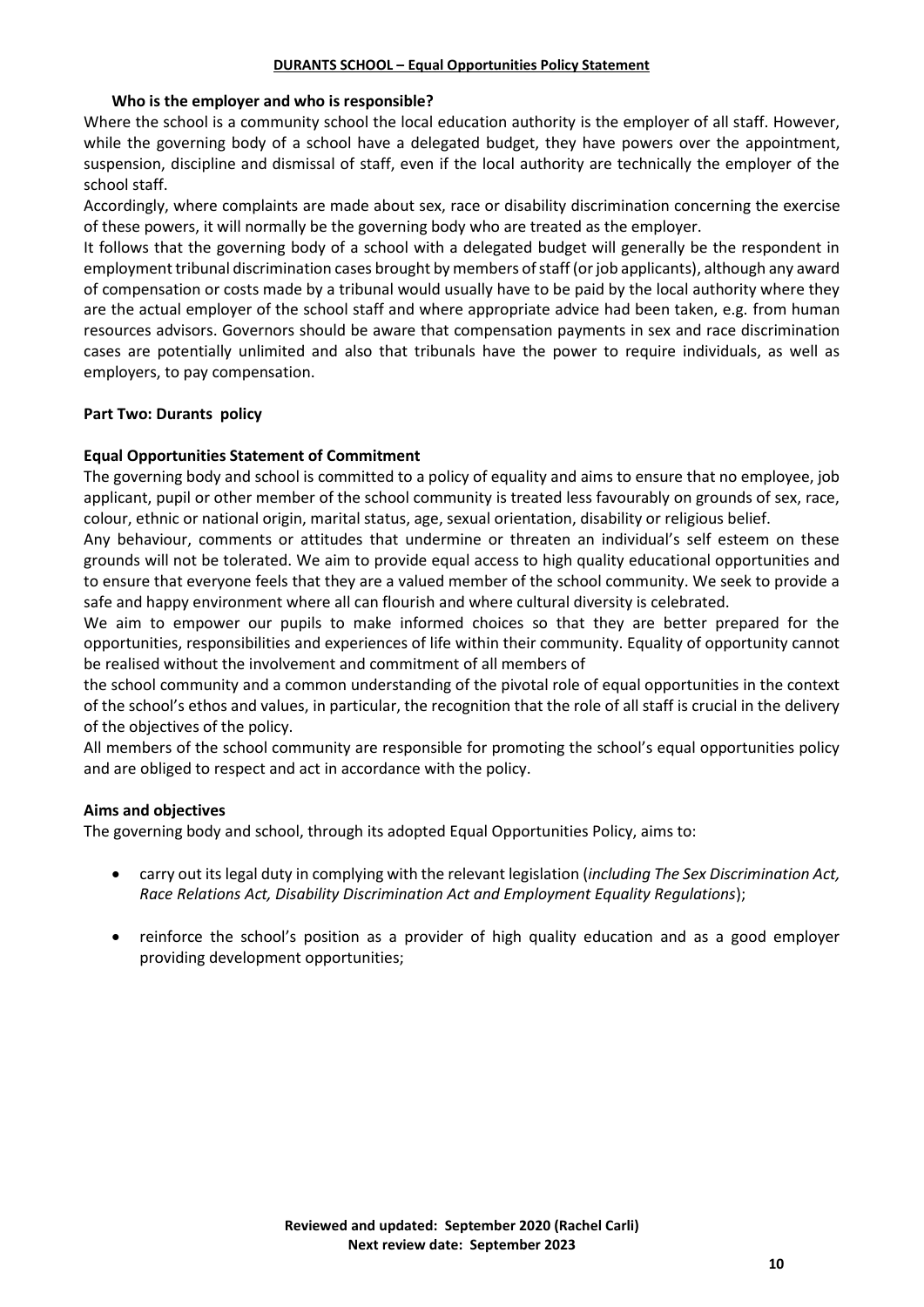- ensure that equality remains high on the school's strategic agenda;
- establish good people management practice and to set out a proactive agenda in which discrimination is recognised as an organisational issue which needs an organisational response;
- achieve a staffing composition that reflects the composition of the wider community;
- ensure all staff work together with a shared sense of purpose to meet the needs of every pupil;
- ensure that pupils and staff contribute towards a happy and caring environment by showing respect for, and appreciation of, one another as individuals;
- ensure that complaints or evidence of failure to comply with the school's equal opportunities policy will be dealt with promptly and fully investigated according to the relevant procedure (e.g. complaints relating to staff may be investigated either under the disciplinary, grievance or anti-harassment procedure as appropriate). All forms of discrimination by any person within the school's responsibility will be treated seriously as such behaviour is unacceptable.

## **Policy and planning**

Equal opportunities implications, including race equality, will be considered and recorded whenever school policies are developed or reviewed. All policies will be regularly reviewed to provide a comprehensive and consistent process of monitoring and evaluation.

## **Employment matters**

*Appointments*: in all staff appointments the best candidate will be appointed based on strict professional criteria.

*Family-friendly policies*: the governing body/school is a family-friendly employer and will do its best to respond to the changing needs of all staff by publicising existing schemes designed to support employees in combining work and other responsibilities (parental leave arrangements, job share opportunities, flexitime where appropriate, carers' leave provision).

*HIV/AIDS*: the governing body/school recognises that people with HIV/AIDS suffer not only from the purely medical effects of the infection but may also experience prejudice and misunderstanding leading to unfair discrimination and victimisation. The governors/school therefore will ensure that people with HIV/AIDS do not experience unfair treatment in relation to employment, as pupils or as other members of the school community. The school and governing body will follow the detailed guidelines regarding staff recruitment and pupil admissions set out in Appendix B.

*Transsexual employees and gender reassignment*: *The Sex Discrimination Act* now expressly covers discrimination on grounds of gender reassignment.

*[Governors/school should consult their local authority's gender reassignment code of practice. This provides clear guidelines in respect of recruitment and selection and arrangements for existing staff in cases of gender reassignment.]* 

## **Training and development**

The success of the Equal Opportunities Policy is closely linked to the provision of relevant training. Governors will be encouraged to take up all relevant opportunities provided by the Local Authority's Governors Training Programme. 014 HR Equal Opportunities: Guidelines 8 November 2011 v1.1 and Model Policy Statement for **Schools**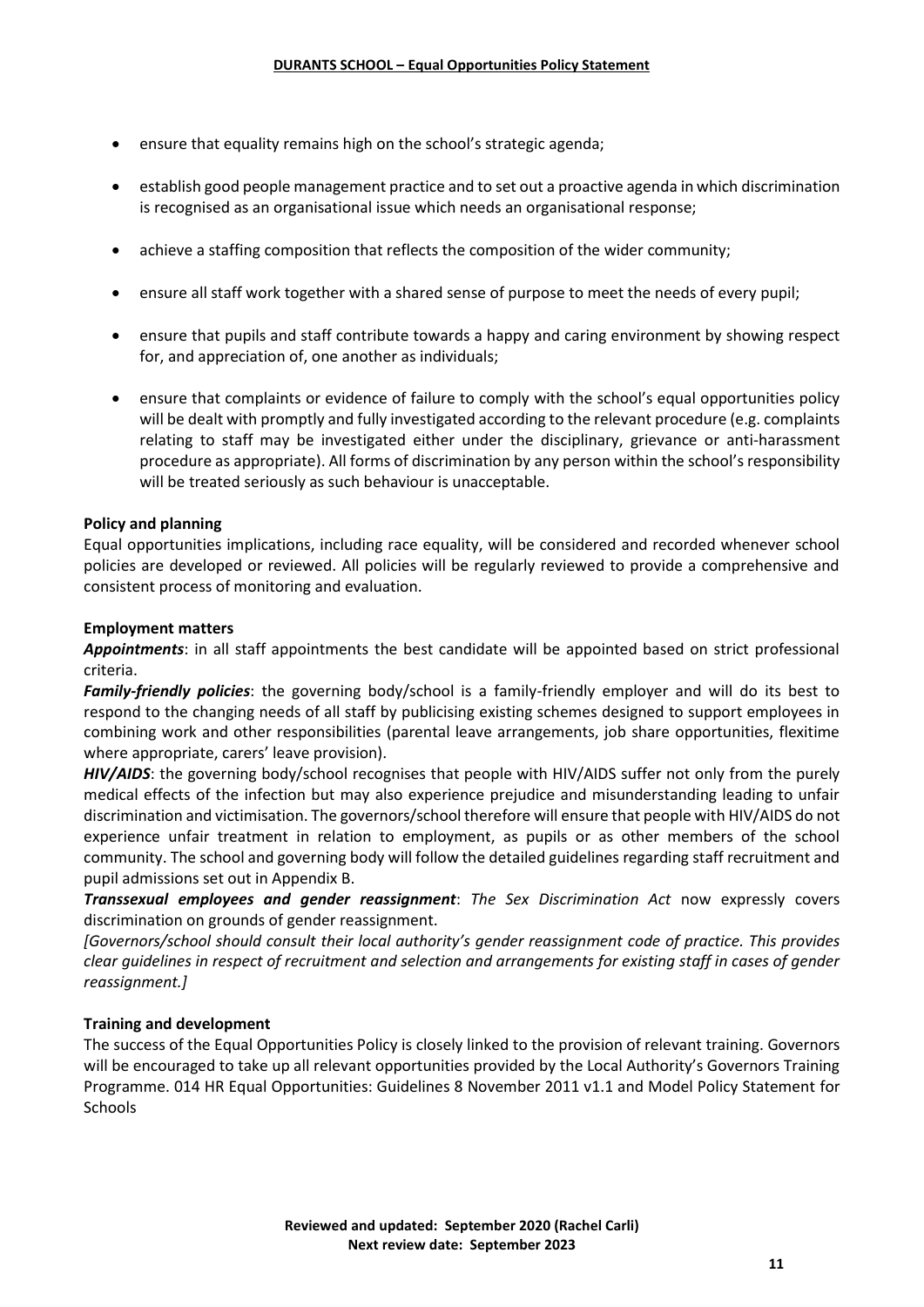The school will endeavour to:

- enhance and develop the skills, knowledge and abilities of existing employees to realise their full potential, irrespective of background or employment status;
- provide equal access to training and development opportunities for all staff, including part time, on the basis of their assessed training needs;
- promote greater awareness of equal opportunities and the contribution which staff, governors, parents/guardians and pupils can make;
- equip employees with the skills to provide personal and organisational solutions, discriminatory practices and behaviour and to promote anti-discriminatory behaviour generally.

Professional development involves a continuous process of learning involving self-development, encouragement and motivation. The school places great importance on the relationship between team leaders and their teams and will ensure that employees are encouraged and supported to take responsibility for their own learning and development in the context of the school's performance management system.

## **Pupils and the curriculum**

The school follows local authority and/or governing body pupil admission policies that do not permit sex, race, colour or disability to be used as criteria for admission. The schools aim is to provide for all pupils according to their needs, irrespective of gender, ability or ethnic origin. *The Education Reform Act 1988* stated that 'the school curriculum should reflect the culturally diverse society to which pupils belong and of which they will become adult members.' Pupils should have access to a broad and balanced curriculum which avoids stereotypes and provides good role models for all pupils. Equality of opportunity should inform the whole of the curriculum and be reviewed regularly.

Equal opportunities issues will be taken account of in planning the curriculum. This should be reflected in curriculum planning documentation.

## **Internal managerial issues**

These guidelines are primarily designed to address employment aspects of governance and management. However, in consulting on the policy and developing it further head teachers and members of the senior management group will wish to take a range of other internal issues into account. Many of the issues listed will already be the subject of detailed agreed policies. It will be helpful to ensure that **all existing polices** are 'audited' from an equal opportunities perspective.

## **Part Three: Monitoring, review and evaluation**

- Governors have a duty to ensure that policies are regularly monitored and reviewed.
- Monitoring is an essential aspect of this policy, as it should provide important information by which the school can measure its performance against its aims and objectives. Statistical information can also enable the governors and head teacher to detect where potential or actual imbalances exist and to take steps to correct them.
- Monitoring with respect to employment will be undertaken in the following areas on at least an annual basis by sex, race, disability, grade and subject area:
	- . composition of the school staff;
	- . recruitment trends;

.

- . take up of training opportunities;
- . promotion patterns;

**Reviewed and updated: September 2020 (Rachel Carli) Next review date: September 2023**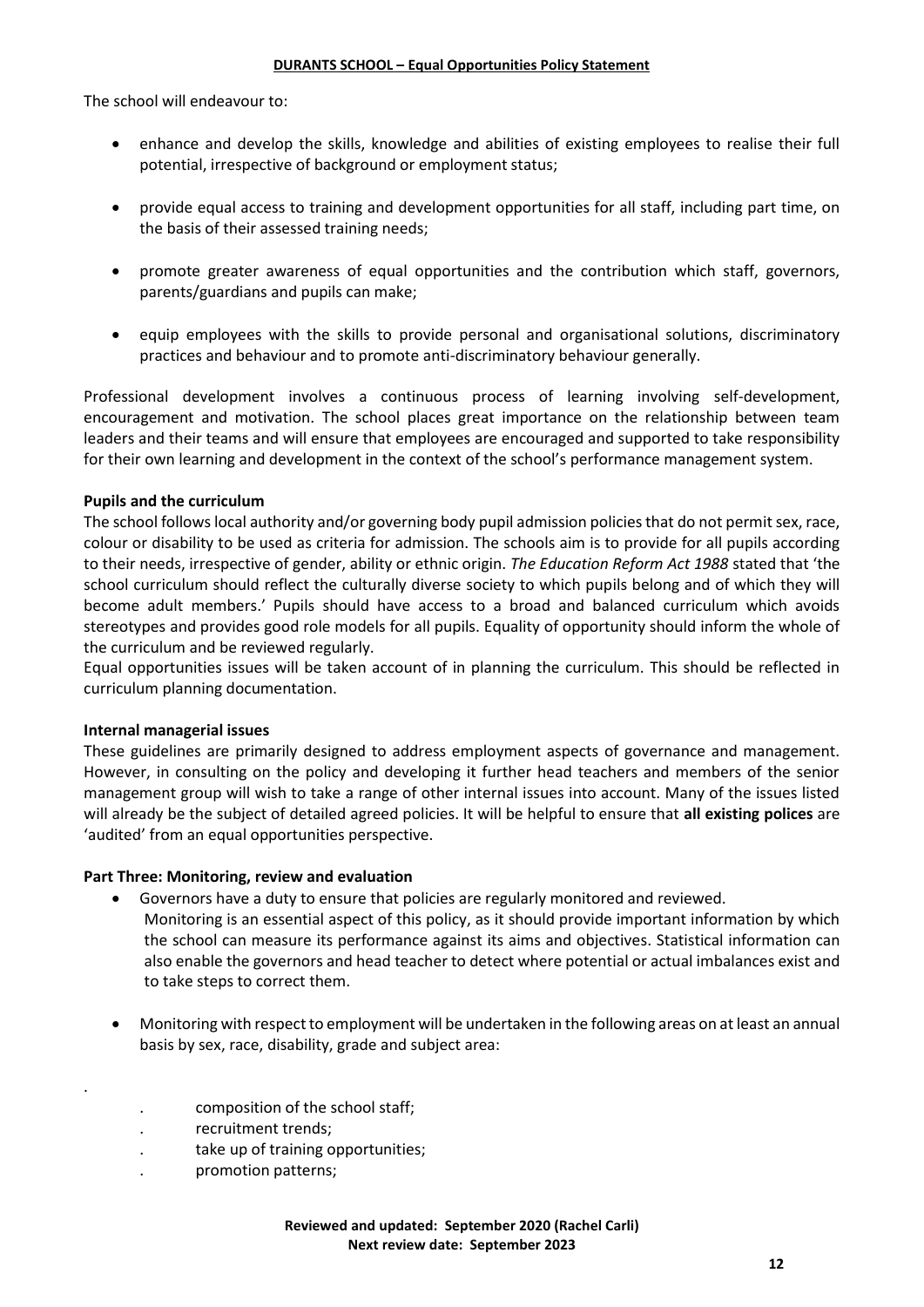use of complaints procedure; use of grievance, disciplinary, harassment etc; use of sanctions; take-up of family-friendly policies, e.g. flexible working arrangements.

1.

Exit interviews can also provide further helpful information and feedback.

Governors should ensure that the *Equal Opportunities Policy* is reviewed on an annual basis.

Date: October 2014

## **Appendix A: Discrimination, victimisation and harassment**

Discrimination on grounds of race, sex, disability, religion or belief, or sexual orientation is illegal. However, for the school community, discrimination is also unacceptable on any of the other grounds referred to in this policy statement. Failure to comply with the policy will be fully and promptly investigated using the appropriate procedures.

There are four ways in which discrimination may occur:

1.

.

*Direct discrimination*: This means treating someone less favourably than others

would be treated in the same or similar circumstances on the grounds of race, sex etc

*Indirect discrimination*: This means applying a requirement or condition which cannot be justified to all groups but which has a disproportionately adverse effect on one group because the proportion of that group which can comply is smaller than the proportion of the group(s) which can comply with it.

*Victimisation*: This occurs when a person is treated less favourably than other persons would be treated because that person has done a 'protected act' under the Equal Pay Act, Sex Discrimination Act, Race Relations Act or Employment Equality Regulations, for example, by bringing forward proceedings or giving evidence or information.

*Harassment*: Harassment can take many forms, from the most obvious abusive remarks to extremely subtle use of power. As with unfair or unlawful discrimination, harassment can be intentional or unintentional. However, the key issue is not simply the intention of the offender but the impact of the behaviour on the person

receiving it.

Harassment may involve any of the following:

- . physical contact or violence;
- . offensive humiliating and intimidating remarks or actions;
- . exclusion from participation in job-related or classroom-related discussions, training or social or other events;
- . unfair work allocation;
- . unjust or excessive or humiliating criticism of performance;
- offensive signs or notices;
- . graffiti;
- . repeated demands or requests for sexual favours.